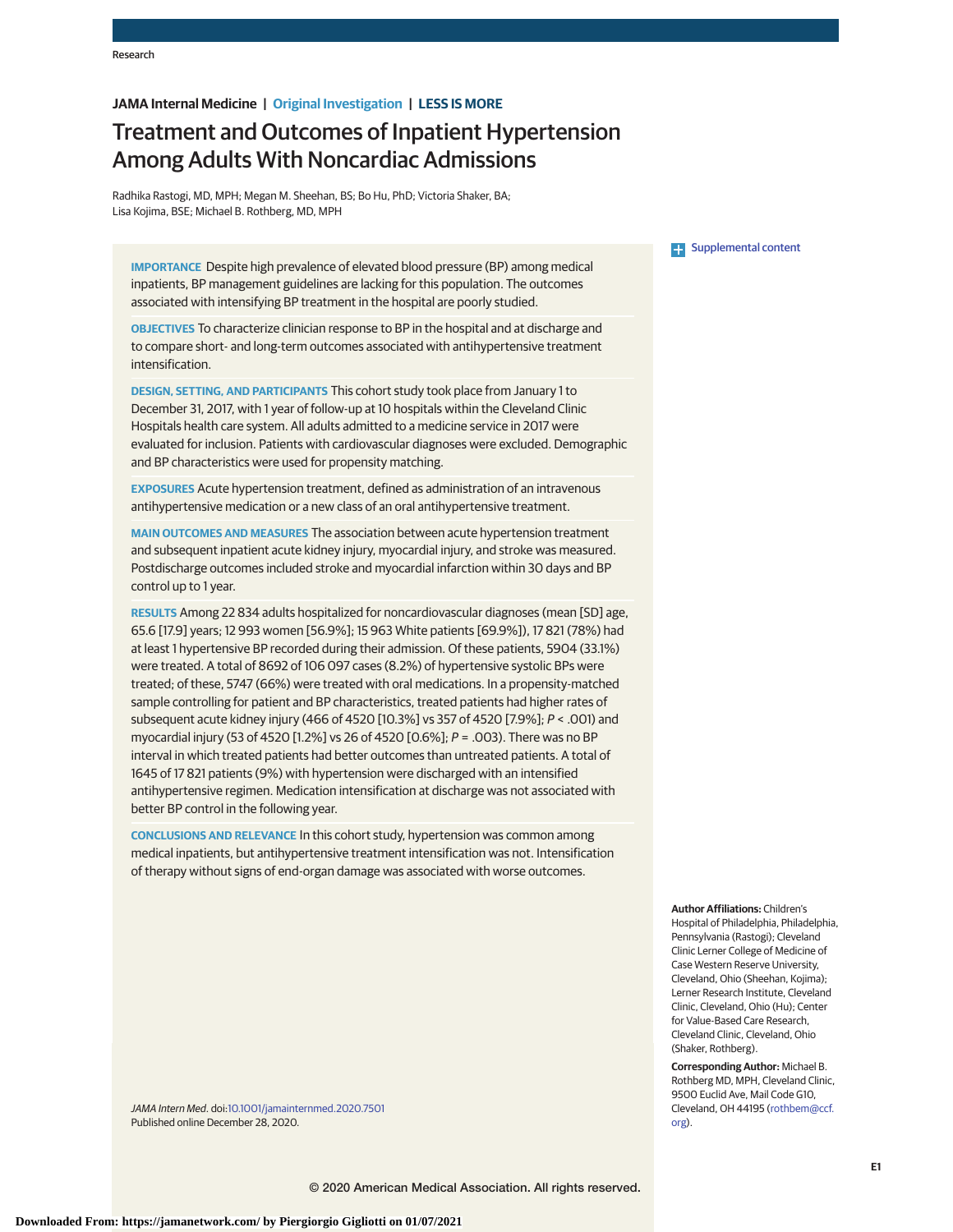n 2018, there were 36.4 million hospitalizations in the United States.<sup>1</sup> In this setting, the prevalence of hypertension is estimated to be 50% to 72%.<sup>2</sup> Despite strong evidence for blood pressure (BP) management in prim n 2018, there were 36.4 million hospitalizations in the United States.<sup>1</sup> In this setting, the prevalence of hypertension is estimated to be 50% to 72%.<sup>2</sup> Despite strong evianalogous evidence to support treatment in the hospital, to our knowledge, is lacking.<sup>3,4</sup> The harms of hypertension, including heart attacks, strokes, and kidney disease, typically occur after decades of exposure to moderately elevated BP.<sup>5</sup> Extremely high symptomatic BP can be associated with acute organ damage,<sup>6</sup> and treating hypertensive emergency is standard practice. However, treatment varies by physician, and the effect of treatment is unknown.<sup>7,8</sup> Among asymptomatic outpatients, emergency treatment of even very high BP is not associated with better outcomes.<sup>9</sup> Additionally, factors related to hospitalization, such as pain, nausea, fever, and stress, can elevate BP independent of underlying hypertension.<sup>10</sup> It is unknown whether such elevations are adaptive or harmful.

Surveys indicate that physicians often treat moderately increased BP with medication, even in the absence of symptoms.<sup>11</sup> Treatment often involves intravenous medications that are associated with hypotension and prolonged hospital stays,<sup>12-14</sup> but it remains unknown whether treatment has benefits, such as reducing the risk of myocardial injury or stroke. Intensification of therapy, if continued after discharge, might also promote better long-term control. Although antihypertensive intensification after discharge has been linked to short-term harms,<sup>15-18</sup> studies to date have not considered the inpatient BP that may have prompted treatment and confounded outcomes. We aimed to quantify the prevalence of inpatient hypertension, to characterize hospitalists' response to elevated BPs, and to compare short- and long-term outcomes between patients who were and were not treated at comparable hypertensive severities.

# Methods

We performed a retrospective cohort study using electronic health record data from patients at 10 Cleveland Clinic Hospitals between January 1 and December 31, 2017. The Cleveland Clinic's institutional review board approved study activities. A consent waiver was granted because the research involved no more than minimal risk to the study participants. This study followed the Strengthening the Reporting of Observational Studies in Epidemiology [\(STROBE\)](https://www.equator-network.org/reporting-guidelines/strobe/) reporting guideline.

## **Cohort**

We included patients older than 18 years admitted to a medicine service. Exclusion criteria included (1) admission for a cardiovascular diagnosis or admission within the past 30 days for a cerebrovascular event or acute coronary syndrome, as these have well-defined BP guidelines; (2) pregnancy; and (3) length of stay less than 2 or greater than 14 days. For patients with multiple admissions, a single admission was chosen at random. Patients without outpatient medication data were also excluded.

## **Key Points**

**Question** Among adults with noncardiac admissions, is treatment of hypertension during the admission or antihypertensive treatment intensification at discharge associated with better outcomes?

**Findings** In this cohort study of 22 834 adults, inpatient hypertension treatment, both oral and intravenous, was associated with higher rates of subsequent acute kidney and myocardial injury. There was no blood pressure interval in which treatment was associated with better outcomes, and medication intensification at discharge was not associated with improved blood pressure control.

**Meaning** In this study, in the absence of evidence of end-organ damage, conservative management of inpatient hypertension was associated with improved outcomes compared with more intensive management.

# Measures

We collected all systolic BPs (SBPs), diastolic BPs (DBPs), and heart rates. Measurements from the intensive care unit were excluded. An SBP measurement of at least 140 mm Hg<sup>3,5</sup> was used to define hypertension.

## Adjusters

We collected patient characteristics that might be associated with treatment, including demographic details (age, sex, and race/ethnicity) obtained from medical records, comorbidities (cardiovascular disease, diabetes, and chronic kidney disease), and BP characteristics, including the maximal SBP and DBP, time from admission in hours, hospital shift during which the BP was measured, change from prior SBP, and proportion of the previous 2 measures that were elevated. Race/ ethnicity was included for analysis, because disparities in rates and control of hypertension as well as antihypertensive intensification are well established.<sup>18-20</sup> Options for race/ethnicity were defined by the health system.

## **Medications**

We collected all medications administered before, during, and after admission. We classified medications based on the 2017 Guideline for High Blood Pressure in Adults.<sup>5</sup> We excluded spironolactone and loop diuretics. Antihypertensive drug classes included angiotensin-converting enzyme inhibitors, calcium channel blockers, angiotensin receptor blockers (subtype 2), β-blockers, direct-acting vasodilators, central α2-receptor agonists, potassium-sparing diuretics, thiazide diuretics, and peripheral α1-receptor blockers. Route was categorized as intravenous (IV), oral, or other (eg, transdermal or intramuscular).

## **Outcomes**

In our first analysis, the outcome was acute treatment of an elevated BP, defined as administration of an IV antihypertensive or a new pharmacologic class of oral antihypertensive. Medication that was initially prescribed before admission was considered a continuation of outpatient therapy rather than

**E2 JAMA Internal Medicine** Published online December 28, 2020 **(Reprinted)** [jamainternalmedicine.com](http://www.jamainternalmedicine.com?utm_campaign=articlePDF%26utm_medium=articlePDFlink%26utm_source=articlePDF%26utm_content=jamainternmed.2020.7501)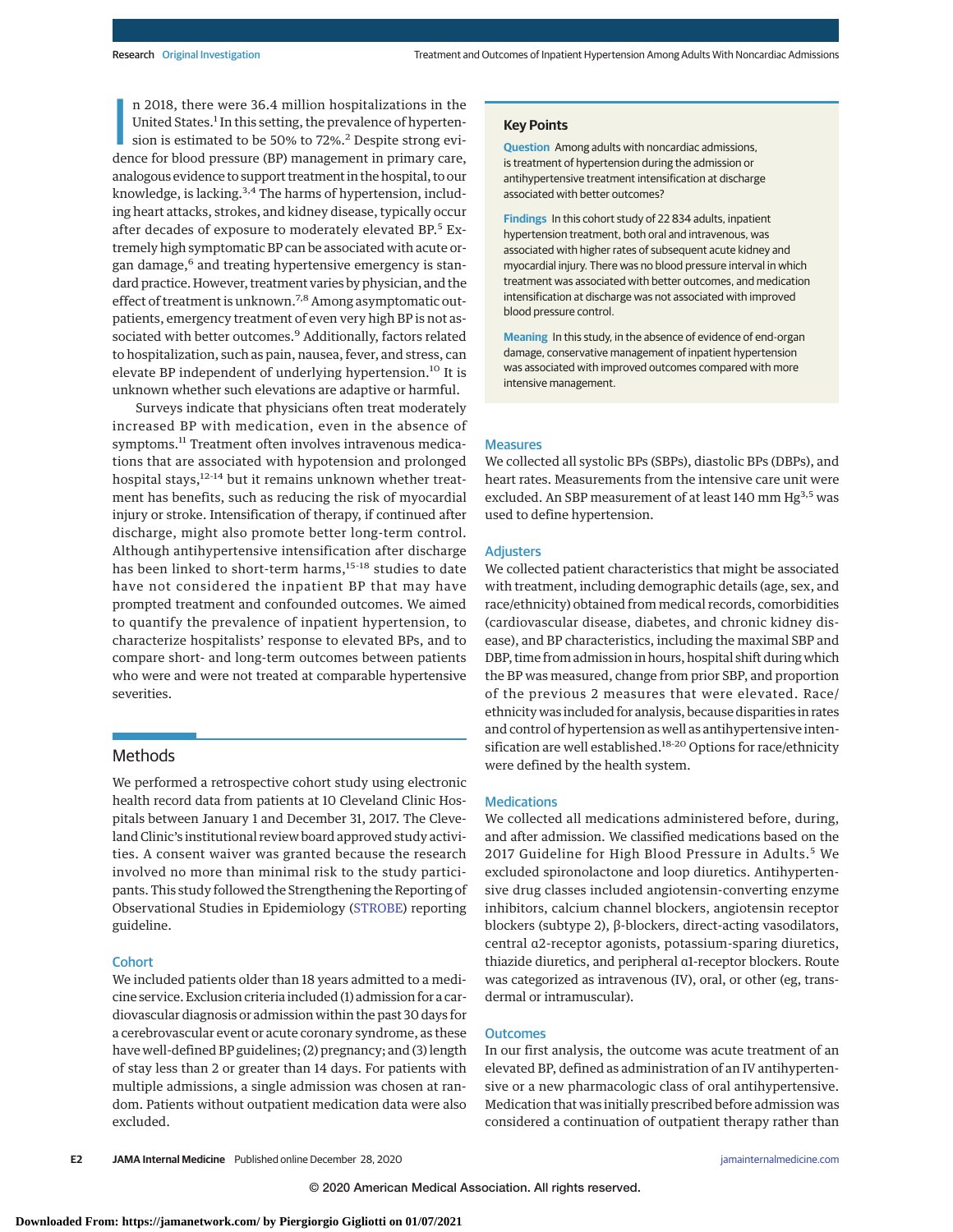treatment of a specific BP. The BP reading immediately before treatment was considered the treated measure. At the patient level, we identified a single measurement as the index BP for purposes of determining subsequent outcomes: for treated patients, it was the highest treated BP; for untreated patients, it was the highest BP during admission. Index BPs were then matched using both patient and blood pressure characteristics, as described below.

For our second analysis, outcomes were inpatient events evidencing end-organ damage, including acute kidney injury (AKI),myocardial injury, stroke, and a composite of all 3. These outcomes were considered only if they occurred after the index BP. Strokes were identified by discharge diagnosis and confirmed by chart review. Acute kidney injury was defined using the AKI Network definition (serum creatinine increase by ≥0.3 mg/dL or 1.5  $\times$  the initial value).<sup>21</sup> Myocardial injury was based on elevated troponin (>0.029 ng/mL for troponin T and >0.045 ng/mL for troponin I).

Last, we investigated medication intensification at discharge.We defined intensification as the prescription of an antihypertensive class at discharge that was not present preadmission. Because another study found that intensification at discharge was associated with short-term adverse events,<sup>18</sup> we examined myocardial infarction and stroke within 30 days. We also assessed BP control in the year after discharge.

#### Statistical Analysis

At the patient level, we provide descriptive statistics for demographic variables and comorbidities by treatment status, aswell as BP characteristics. Separately, we compared characteristics of treated and untreated BPs, including the measured SBP, previous SBP, and change from previous systolic measure. Blood pressure measurements taken after treatment were excluded from this analysis.

To assess the association between treatment and outcomes, we built a propensity model to predict treatment of an index measurement (either a patient's highest BP or highest treated BP). Covariates in the model included demographics, individual comorbidities, and index BP characteristics, including interval of measurement, hospitalist shift, time since admission, and change from prior SBP. A generalized linear model was created, and propensity scorematching was performed 1:1 using the nearest neighbor method without replacement with a caliper width of 0.1. Covariates and postmatch comparisons are presented in Table 1. Patients were rematched for analyses of treatment route and treatment interval. The propensity model for intensification at discharge also included discharge BP, proportion of hypertensive SBP during admission, and maximum SBP. Distribution of propensity scores and calculation of standardized mean differences were used to assess strength of matching. Analyses used *t* tests and  $\chi^2$  tests as appropriate. In a sensitivity analysis, we also performed an inverse probability of treatment weighted analysis to determine the average treatment effect in the entire population. Statistical significance was defined by a 2-sided *P* < .05.

As a falsification test, we examined rates of AKI and myocardial injury before index BP among matched patients, because such a relationship could not be causal. All analyses were conducted from February 1, 2019, to September 15, 2020, using R Studio (R Foundation).

## Results

# Patient-Level Analysis

Of 35 618 patients admitted to a medicine service, 12 784 (35.9%) were excluded based on length of stay or diagnosis. The final cohort included 22 834 patients (mean [SD] age, 65.6 [17.9] years; 12 993 women [56.9%]; 15 963 White patients [69.9%]) who were hospitalized for noncardiac diagnoses; 17 821 (78%) had at least 1 elevated SBP. Subsequent analyses were limited to patients with an elevated SBP. Table 1 shows patient characteristics by treatment status; 5904 of 17 821 patients (33.1%) received a new treatment: 4378 of 5904 (74.2%) received only oral treatment, 1516 of 5904 (25.7%) received at least 1 dose of IV medication with or without oral medication, and the remaining 10 (0.17%) were treated by an alternative route, eg, patch. Treated patients had longer lengths of stay than nontreated patients (mean [SD], 5.2 [2.7] days vs 5.0 [2.6] days; *P* < .001), as well as higher rates of chronic kidney disease (854 of 5904 [14.5%] vs 1604 of 11 917 [13.5%];*P* < .001) and hypertension (3100 of 5904 [52.5%] vs 5749 of 11 917 [48.2%];  $P <$  .001), but they were less likely to have asthma (412 of 5904 [7%] vs 1191 of 11 917 [10%]; *P* < .001) or chronic obstructive pulmonary disease (899 of 5904 [15.2%] vs 2334 of 11 917 [19.6%]; *P* < .001).

Treated patients had more hypertensive SBP measurements (mean [SD], 13.0 [10.3] mm Hg vs 6.8 [6.6] mm Hg; *P* < .001), more measurements per day (mean [SD], 5.3 [1.9] vs 5.0 [1.9]; *P* < .001), and a higher proportion of hypertensive SBPs (mean [SD], 0.5 [0.3] vs 0.3 [0.3]; *P* < .001) (eTable 1 in the [Supplement\)](https://jamanetwork.com/journals/jama/fullarticle/10.1001/jamainternmed.2020.7501?utm_campaign=articlePDF%26utm_medium=articlePDFlink%26utm_source=articlePDF%26utm_content=jamainternmed.2020.7501). Patients with higher maximum BP were more likely to be treated; 128 of 152 (84.2%) patients in the 210 to 219 mm Hg range were treated, whereas only 578 of 4176 (13.8%) patients in the 140 to 149 mm Hg range were treated. A similar pattern was observed among DBP intervals.

#### Blood Pressure–Level Analysis

At the BP level, 157 273 of 531 933 (29.6%) SBP readings were 140 mm Hg or higher, and 23 398 of 531 933 (4.4%) DBP readings were 90 mm Hg or higher. Table 2 compares treated and untreated BP measurements, including only BP measurements from untreated patients or those taken before treatment. Of 106 097 hypertensive readings, 8692 (8.2%) elicited treatment: 5747 (66.1%) with oral antihypertensives and 2928 (33.7%) with IV medication. Higher BPs were more likely to be treated; among SBPs greater than 220mm Hg, 54 of 114 (47.4%) received treatment, whereas 78 of 275 (28.4%) DBPs greater than 120 mm Hg were treated. Among patients receiving BP treatment, the previous 2 SBP readings were more often elevated (44.4% vs 35.4%,*P* < .001). Oral treatment included calcium channel blockers (1488 of 5747 [25.9%]), β-blockers (1414 of 5747 [24.6%]), and angiotensin-converting enzyme inhibitors (925 of 5747 [16.1%]). Intravenous treatment included direct-acting vasodilators (1623 of 2928 [55.4%]), β-blockers (945 of 2928 [32.3%]), and α-β blockers (322 of 2928 [11.0%]).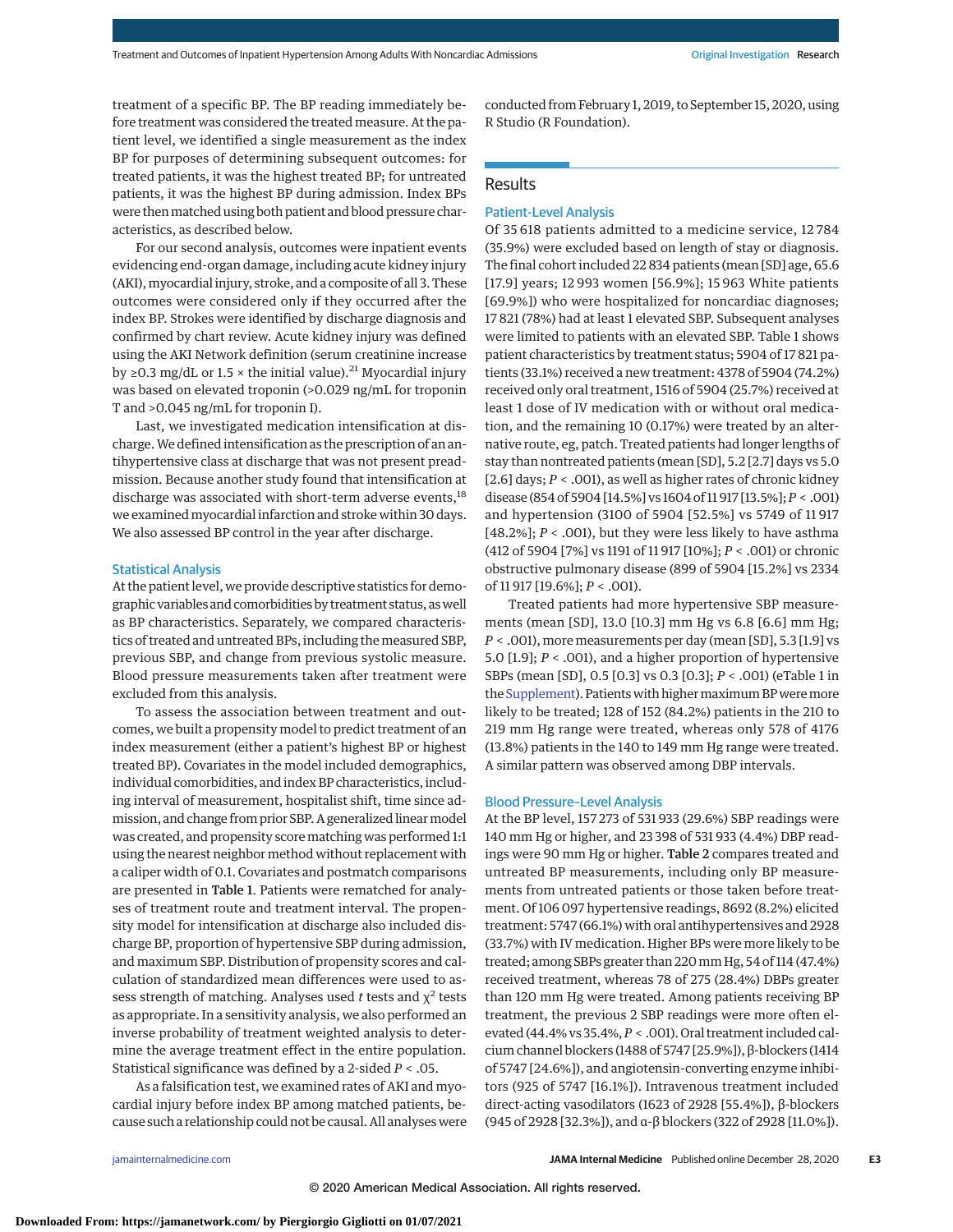|                                                  | <b>Full cohort</b>            |                                  |            | Propensity-matched cohort    |                                  |                                        |
|--------------------------------------------------|-------------------------------|----------------------------------|------------|------------------------------|----------------------------------|----------------------------------------|
|                                                  | No. (%)                       |                                  |            | No. (%)                      |                                  |                                        |
| Characteristic                                   | No treatment<br>$(n = 11917)$ | <b>Treatment</b><br>$(n = 5904)$ | P value    | No treatment<br>$(n = 4520)$ | <b>Treatment</b><br>$(n = 4520)$ | <b>Standardized</b><br>mean difference |
| Demographic                                      |                               |                                  |            |                              |                                  |                                        |
| Age, mean (SD), y                                | 66.5 (17.2)                   | 70.8 (15.4)                      | < .001     | 69.8 (16.0)                  | 69.7 (15.7)                      | 0.01                                   |
| Male                                             | 5137 (43.1)                   | 2558 (43.3)                      | .79        | 1988 (44)                    | 1955 (43.3)                      | 0.02                                   |
| Race/ethnicity                                   |                               |                                  |            |                              |                                  |                                        |
| White                                            | 8301 (69.7)                   | 3972 (67.3)                      |            | 3109 (68.8)                  | 3052 (67.5)                      |                                        |
| <b>Black</b>                                     | 2927 (24.6)                   | 1634 (27.7)                      |            | 1174 (26)                    | 1215 (26.9)                      |                                        |
| Other                                            | 279(2.3)                      | 109(1.8)                         | < .001     | 82(1.8)                      | 90(2)                            | 0.03                                   |
| Unknown                                          | 410 (3.4)                     | 189(3.2)                         |            | 155(3.4)                     | 163(3.6)                         |                                        |
| BMI, mean (SD)                                   | 29.8(8.7)                     | 29.9(8.6)                        | .16        | 29.8 (8.8)                   | 29.9(8.4)                        | 0.01                                   |
| Smoking status                                   |                               |                                  |            |                              |                                  |                                        |
| Current smoker                                   | 2306 (19.4)                   | 1018 (17.2)                      | 836 (18.5) | 802 (17.7)                   |                                  |                                        |
| Nonsmoker                                        | 9278 (77.9)                   | 4685 (79.4)                      | < .001     | 3538 (78.3)                  | 3571 (79)                        | 0.02                                   |
| Unknown                                          | 333(2.8)                      | 201(3.4)                         |            | 146(3.2)                     | 147(3.3)                         |                                        |
| Length of stay,<br>mean (SD), d                  | 5.0(2.6)                      | 5.2(2.7)                         | < .001     | 5.01(2.6)                    | 4.98(2.6)                        | 0.06                                   |
| Length of stay after<br>index BP, mean (SD), d   | 2.7(2.2)                      | 4.0(2.5)                         | < .001     | 3.56(2.55)                   | 3.60(2.27)                       | 0.01                                   |
| <b>Comorbidities</b>                             |                               |                                  |            |                              |                                  |                                        |
| Atrial fibrillation                              | 1428 (12)                     | 679 (11.5)                       | .61        | 558 (12.3)                   | 533 (11.8)                       | 0.02                                   |
| Aortic dissection                                | 20(0.2)                       | 10(0.2)                          | > 0.99     | 9(0.2)                       | 8(0.2)                           | 0.01                                   |
| Asthma                                           | 1191(10)                      | 412(7)                           | < .001     | 338(7.5)                     | 347(7.7)                         | 0.01                                   |
| Coronary artery disease                          | 1565(13.1)                    | 823 (13.9)                       | .05        | 616(13.6)                    | 627 (13.9)                       | 0.01                                   |
| Carotid stenosis                                 | 198(1.7)                      | 97(1.6)                          | > .99      | 72(1.6)                      | 75(1.7)                          | 0.01                                   |
| Chronic kidney disease                           | 1604 (13.5)                   | 854 (14.5)                       | < .001     | 666 (14.7)                   | 648 (14.3)                       | 0.01                                   |
| COPD                                             | 2334 (19.6)                   | 899 (15.2)                       | 1001       | 722(16)                      | 747 (16.5)                       | 0.02                                   |
| <b>Diabetes</b>                                  | 2964 (24.9)                   | 1540 (26.1)                      | .01        | 1208 (26.7)                  | 1204 (26.6)                      | 0.00                                   |
| Heart failure                                    | 1137(9.5)                     | 533(9)                           | .46        | 420 (9.3)                    | 436 (9.6)                        | 0.01                                   |
| Hyperlipidemia                                   | 3929 (33)                     | 1822 (30.9)                      | .02        | 1455 (32.2)                  | 1443 (31.9)                      | 0.01                                   |
| Hypertension                                     | 5749 (48.2)                   | 3100 (52.5)                      | < .001     | 2394 (53)                    | 2369 (52.4)                      | 0.01                                   |
| Myocardial infarction                            | 203(1.7)                      | 87(1.5)                          | .35        | 82(1.8)                      | 75(1.7)                          | 0.01                                   |
| Peripheral vascular<br>disease                   | 825(6.9)                      | 408(6.9)                         | .79        | 312(6.9)                     | 320(7.1)                         | 0.01                                   |
| Cerebrovascular disease                          | 882 (7.4)                     | 402(6.8)                         | .27        | 324(7.2)                     | 326(7.2)                         | 0.00                                   |
| <b>Index BP characteristics</b>                  |                               |                                  |            |                              |                                  |                                        |
| Change from prior SBP,<br>mean (SD)              | 20.4 (15.7)                   | 9.1(17.4)                        | < .001     | 12.99(13.1)                  | 12.08 (17.2)                     | 0.06                                   |
| Time from admission<br>to index BP, mean (SD), h | 20.4(15.7)                    | 28.8(41.9)                       | < .001     | 34.21 (38.1)                 | 32.83 (45.7)                     | 0.03                                   |
| Measured shift (% night)                         | 7277 (61.1)                   | 3743 (63.4)                      | .003       | 2829 (62.6)                  | 2821 (62.4)                      | 0.00                                   |
| Index BP interval, mm Hg                         |                               |                                  |            |                              |                                  |                                        |
| 140-149                                          | 3598 (30.2)                   | 2083 (35.3)                      |            | 1412 (31.2)                  | 1463 (32.4)                      |                                        |
| 150-159                                          | 3576 (30)                     | 1393 (23.6)                      |            | 1121 (24.8)                  | 1148 (25.4)                      |                                        |
| 160-169                                          | 2194 (18.4)                   | 766 (13)                         |            | 732 (16.2)                   | 670 (14.8)                       |                                        |
| 170-179                                          | 1421 (11.9)                   | 651 (11)                         |            | 580 (12.8)                   | 548 (12.1)                       |                                        |
| 180-189                                          | 750 (6.3)                     | 529(9)                           | 1001       | 408(9)                       | 403 (8.9)                        | 0.06                                   |
| 190-199                                          | 261(2.2)                      | 259(4.4)                         |            | 171(3.8)                     | 183(4)                           |                                        |
| 200-209                                          | 73(0.6)                       | 118(2)                           |            | 61(1.3)                      | 62(1.4)                          |                                        |
| 210-219                                          | 24 (0.2)                      | 59(1)                            |            | 21(0.5)                      | 20(0.4)                          |                                        |
| $\geq$ 220                                       | 20(0.2)                       | 46(0.8)                          |            | 14(0.3)                      | 23(0.5)                          |                                        |

Abbreviations: BMI, body mass index (calculated as weight in kilograms divided by height in meters squared); BP, blood pressure; COPD, chronic obstructive pulmonary disease; SBP, systolic blood pressure.

<sup>a</sup> Values presented as No.(%) unless otherwise specified.

**E4 JAMA Internal Medicine** Published online December 28, 2020 **(Reprinted)** [jamainternalmedicine.com](http://www.jamainternalmedicine.com?utm_campaign=articlePDF%26utm_medium=articlePDFlink%26utm_source=articlePDF%26utm_content=jamainternmed.2020.7501)

© 2020 American Medical Association. All rights reserved.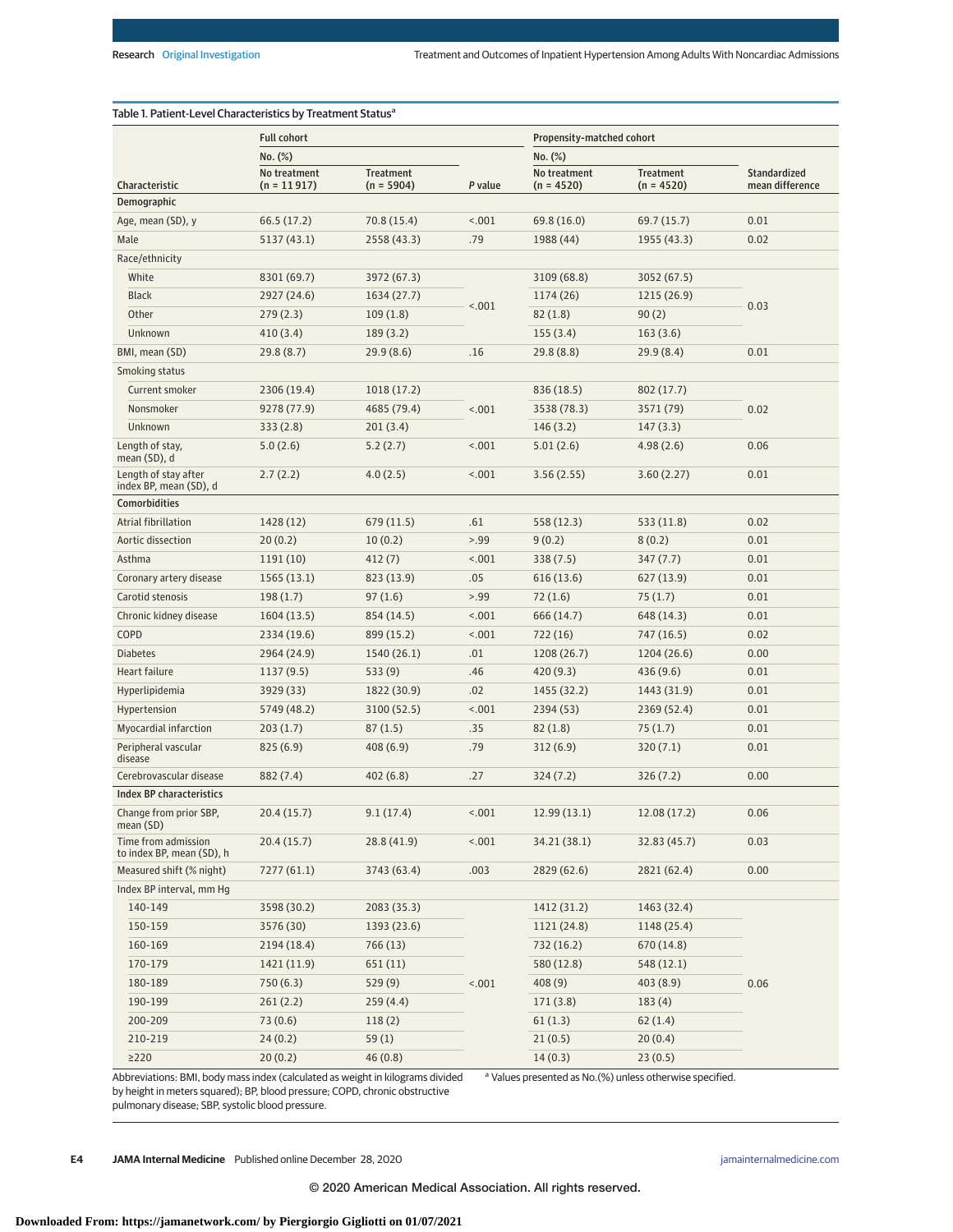|                                            | No. $(\%)^a$                                          |                            |         |  |
|--------------------------------------------|-------------------------------------------------------|----------------------------|---------|--|
| Characteristic                             | No treatment<br>(97405)<br>measurements) <sup>b</sup> | <b>Treatment</b><br>(8692) | P value |  |
| BP, mean (SD), mm Hg                       |                                                       |                            |         |  |
| Systolic                                   | 152.3(11.5)                                           | 161.3(16.1)                | < .001  |  |
| Diastolic                                  | 75.0(13.5)                                            | 78.7(16.1)                 | 1001    |  |
| HR, mean (SD)                              | 79.6 (15.1)                                           | 82.1(17.5)                 | < .001  |  |
| SBP interval (row %), mm Hg                |                                                       |                            |         |  |
| 140-149                                    | 48 020 (94.4)                                         | 2838 (5.6)                 |         |  |
| 150-159                                    | 28724 (93.4)                                          | 2034(6.6)                  |         |  |
| 160-169                                    | 11703 (90.6)                                          | 1212(9.4)                  |         |  |
| 170-179                                    | 5576 (83.2)                                           | 1122 (16.8)                | < .001  |  |
| 180-189                                    | 2275 (42.8)                                           | 849 (27.2)                 |         |  |
| 190-199                                    | 752 (68.3)                                            | 349 (31.7)                 |         |  |
| 200-209                                    | 215(57.3)                                             | 160(42.7)                  |         |  |
| 210-219                                    | 80(51.9)                                              | 74 (48.1)                  |         |  |
| $\geq$ 220                                 | 60(52.6)                                              | 54 (47.4)                  |         |  |
| DBP interval (row %), mm Hg                |                                                       |                            |         |  |
| <80                                        | 61 176 (92.9)                                         | 4703 (7.1)                 |         |  |
| 80-89                                      | 22 421 (92.3)                                         | 1865(7.7)                  |         |  |
| 90-99                                      | 11 109 (89.7)                                         | 1273(10.3)                 |         |  |
| 100-109                                    | 1979 (79.4)                                           | 515(20.6)                  | < .001  |  |
| 110-119                                    | 523(67)                                               | 258 (33)                   |         |  |
| $\geq$ 120                                 | 197 (71.6)                                            | 78 (28.4)                  |         |  |
| Change from previous SBP, mean (SD), mm Hg | 8.7(16.8)                                             | 8.6(19.3)                  | .44     |  |
| Elevation of previous 2 SBPs               |                                                       |                            |         |  |
| $\mathbf 0$                                | 47724 (49)                                            | 4021 (46.3)                |         |  |
| $\mathbf{1}$                               | 15 161 (15.6)                                         | 816 (9.4)                  | < .001  |  |
| $\overline{2}$                             | 34 520 (35.4)                                         | 3855 (44.4)                |         |  |

Abbreviations: BP, blood pressure; DBP, diastolic blood pressure; HR, heart rate; SBP, systolic blood pressure.

<sup>a</sup> Values presented as No. (%) unless otherwise specified.

**b** Includes all vital sign measurements for untreated patients and vital sign measurements occurring prior to the index BP for treated patients.

## Table 3. Inpatient Outcomes by Treatment Status<sup>a</sup>

|                                                | Unmatched cohort              |                                  |         | <b>Matched cohort</b>        |                                  |         |
|------------------------------------------------|-------------------------------|----------------------------------|---------|------------------------------|----------------------------------|---------|
| Characteristic                                 | No treatment<br>$(n = 11917)$ | <b>Treatment</b><br>$(n = 5904)$ | P value | No treatment<br>$(n = 4520)$ | <b>Treatment</b><br>$(n = 4520)$ | P value |
| Composite outcome                              | 728(6.1)                      | 738 (12.5)                       | < 0.001 | 371(8.2)                     | 499(11)                          | < 0.01  |
| Stroke                                         | 10(0.1)                       | 6(0.1)                           | .92     | 4(0.1)                       | 4(0.1)                           | > 99    |
| AKI                                            | 690(5.8)                      | 690(11.7)                        | < 0.001 | 357(7.9)                     | 466(10.3)                        | < 0.01  |
| Myocardial injury                              | 51(0.4)                       | 76(1.3)                          | < 0.001 | 26(0.6)                      | 53(1.2)                          | .003    |
| Length of stay after index BP,<br>mean (SD), d | 2.69(2.2)                     | 4.00(2.53)                       | < 0.001 | 3.56(2.55)                   | 3.60(2.27)                       | .36     |

Abbreviations: AKI, acute kidney injury; BP, blood pressure.

<sup>a</sup> Values presented as No. (%) unless otherwise specified.

#### Inpatient Outcomes

Using propensity scores, we matched 4520 treated patients to untreated ones. In the matched sample, there were no significant differences in any variables. Standardized mean differences appear in Table 1. Table 3 includes inpatient outcomes by treatment status in matched and unmatched cohorts. Compared with propensity-matched patients who did not receive treatment, those who did were more likely to experience the composite outcome (499 of 4520 [11%] vs 371

of 4520 [8.2%]; *P* < .001), AKI (466 of 4520 [10.3%] vs 357 of 4520 [7.9%]; *P* < .001), and myocardial injury (53 of 4520 [1.2%] vs 26 of 4520 [0.6%]; *P* = .003). Inpatient stroke was extremely rare (4 of 4520 [0.1%] of treated and 4 of 4520 [0.1%] of untreated patients; *P* > .99). Length of stay after the index BP did not differ between treated and untreated patients (mean [SD], 3.60 [2.27] days vs 3.56 [2.55] days; *P* = .36). The inverse probability of treatment weighted analysis produced almost identical results—treatment was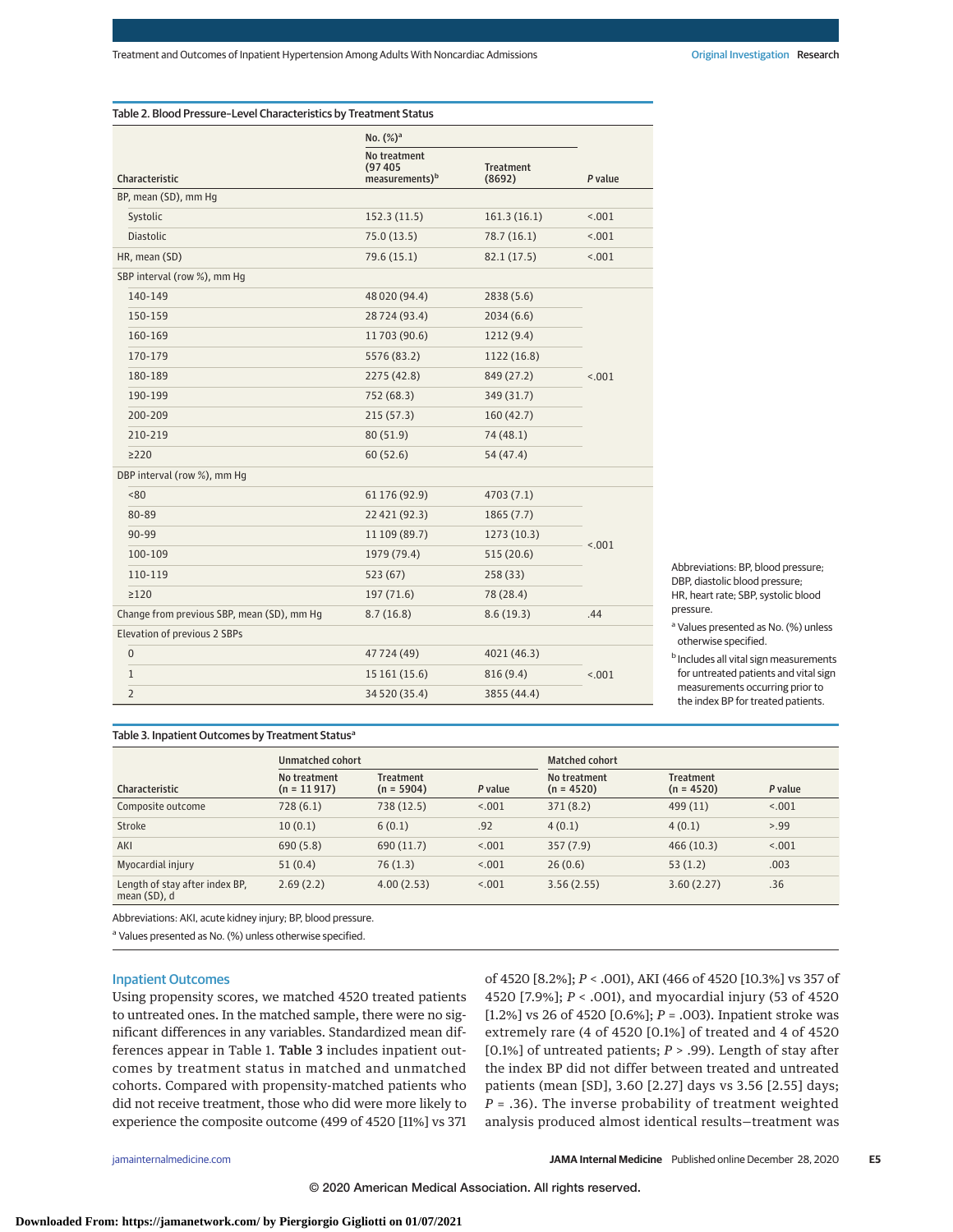by Treatment Route and SBP Interval



Figure. Inpatient Outcomes for Treated vs Untreated Patients

 $0.01$  1 10 Odds ratio (95% CI)

**C** AKI

| Source               | Odds ratio<br>(95% CI) | <b>Favors</b><br>treatment | <b>Favors</b><br>no treatment |
|----------------------|------------------------|----------------------------|-------------------------------|
| Treatment route      |                        |                            |                               |
| IV                   | $1.47(1.16-1.87)$      |                            |                               |
| Oral                 | $1.32(1.12-1.57)$      |                            | - -                           |
| SBP interval (mm Hq) |                        |                            |                               |
| 140-159              | $1.32(1.07-1.64)$      |                            | ╍                             |
| 160-199              | $1.37(1.11-1.68)$      |                            |                               |
| >200                 | $1.35(0.63 - 2.94)$    |                            |                               |
|                      |                        |                            |                               |
|                      |                        | 0.01                       | 10                            |
|                      |                        |                            | Odds ratio (95% CI)           |

**D** Composite



Whiskers indicate 95% CIs; AKI, acute kidney injury; IV, intravenous; and SBP, systolic blood pressure.

associated with increased odds of the composite outcome (odds ratio [OR], 1.42; 95% CI, 1.27-1.59), AKI (OR, 1.36; 95% CI, 1.21-1.52), and myocardial injury (OR, 2.23; 95% CI, 1.56-3.20).

The Figure presents outcomes by route of administration and interval of index BP in matched cohorts. Both IV and oral medications were positively associated with the composite outcome, AKI, and myocardial injury. There were no significant differences by route of administration. Increased odds of all 3 outcomes were seen at each BP interval. Stroke did not differ by treatment route or index BP. Among patients with an index SBP greater than 160 mm Hg, treated and untreated patients were similarly likely to see the next SBP decline by 20 mm Hg or more (1152 of 1909 [58%] vs 1214 of 1987 [61%]). Untreated patients had a shorter time to the next SBP measure (4.4 vs 6.2 hours; *P* < .001).

Finally, in our falsification test, rates of AKI before the index BP did not differ between treated and untreated patients (185 of 4520 [4.1%] vs 158 of 4520 [3.5%]; *P* = .12). Myocardial injury prior to index BP was actually slightly higher in untreated patients (7 of 4520 [0.2%] vs 1 of 4520 [0%]; *P* = .03).

#### Outpatient Outcomes

Among all 17 821 patients with hypertension, 1645 (9.2%) had a new class of oral antihypertensives prescribed at discharge. This number represents 27.9% of those who received additional antihypertensive treatment in the hospital. Compared with patients intensified in the hospital but not at discharge, patients with intensification at discharge were more likely to be Black (516 of 1645 [31.4%] vs 1118 of 4259 [26.3%]; *P* < .001) but less likely to have coronary artery disease (183 of 1645 [11.1%] vs 640 of 4259 [15%]; *P* < .001) and hypertension preadmission (752 of 1645 [45.7%] vs 2348 of 4259 [55.1%]; *P* < .001). During admission, patientswith intensification at discharge also had higher maximum SBPs (176 mm Hg vs 170.7 mm Hg;*P* < .001) and a greater proportion of hypertensive SBPs (0.57 vs 0.48; *P* < .001) and more often had a maximum SBP of 200 mm Hg or greater (164 of 1645 [10%] vs 258 of 4259  $[6.1\%]; P < .001$ ).

Of 17 821 patients who were hypertensive in the hospital, 15 303 (85.9%) had follow-up BP data available. Characteristics of patients lost to follow-up and thosewith follow-up are shown in eTable 2 in the [Supplement.](https://jamanetwork.com/journals/jama/fullarticle/10.1001/jamainternmed.2020.7501?utm_campaign=articlePDF%26utm_medium=articlePDFlink%26utm_source=articlePDF%26utm_content=jamainternmed.2020.7501) Inpatient BP characteristics and outpatient outcomes for 4964 patients treated in the hospital and stratified by intensification at discharge are shown in eTable 3 in the [Supplement.](https://jamanetwork.com/journals/jama/fullarticle/10.1001/jamainternmed.2020.7501?utm_campaign=articlePDF%26utm_medium=articlePDFlink%26utm_source=articlePDF%26utm_content=jamainternmed.2020.7501) In amatched cohort, patients with and without intensification at discharge had almost identical characteristics (eTable 4 in the [Supplement\)](https://jamanetwork.com/journals/jama/fullarticle/10.1001/jamainternmed.2020.7501?utm_campaign=articlePDF%26utm_medium=articlePDFlink%26utm_source=articlePDF%26utm_content=jamainternmed.2020.7501), including SBP at discharge, proportion of hypertensive SBPs during admission, and maximum SBP. In the 30 days postdischarge, patients with and without intensification had similar rates of myocardial infarction (2 of 1367 [0.1%] vs 3 of 1367 [0.2%]; *P* > .99) or stroke (7 of 1367 [0.5%] vs 6 of 1367 [0.4%]; *P* > .99) (Table 4). In the following year, patients with and without intensification had nearly identical BP control, including proportion of hypertensive systolic (0.41 vs 0.40; *P* = .86) and diastolic (0.13 vs 0.12; *P* = .05) pressures andmaximum SBP (157.2mm Hg vs 157.8mm Hg;*P* = .54) and DBP (86.5mm Hg vs 86.1mm Hg;*P* = .49). Both groups had slight reduction of average SBP compared with their discharge SBP (–2.5 mm Hg vs –2.3 mm Hg; *P* = .83).

# **Discussion**

In this cohort study of 22 834 patients at 10 hospitals, we found that among adults admitted for noncardiovascular diagno-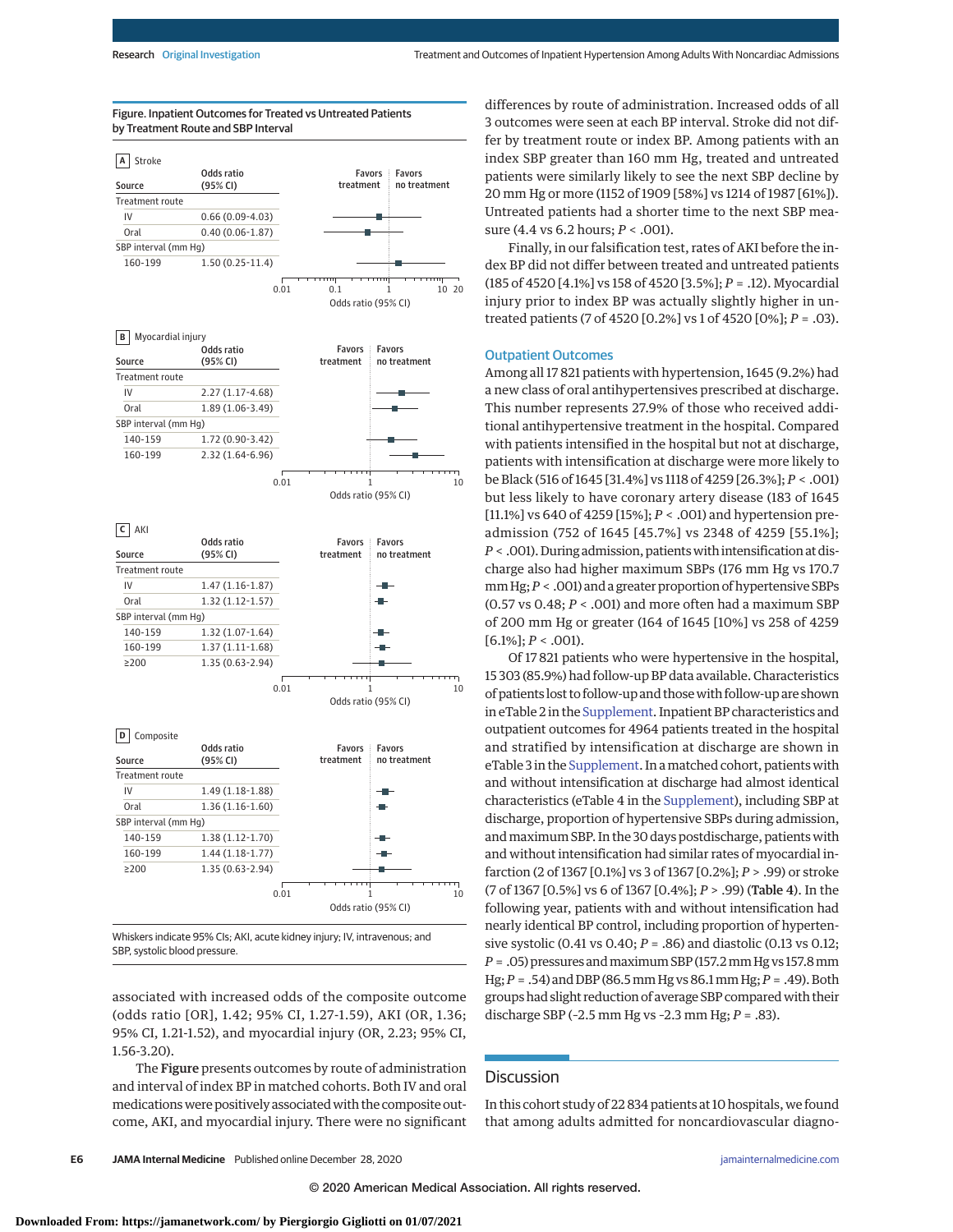| Characteristic                                          | No intensification<br>$(n = 1367)$ | Intensification<br>$(n = 1367)$ | P value |
|---------------------------------------------------------|------------------------------------|---------------------------------|---------|
| No. of BP measurements, mean (SD)                       | 11.1(13.8)                         | 10.8(13.0)                      | .53     |
| At least 1 SBP > 139 mm Hg, No. (%)                     | 1105 (80.8)                        | 1092 (79.9)                     | .56     |
| At least 1 DBP >89 mm Hg, No. (%)                       | 520 (38)                           | 563 (41.2)                      | .10     |
| At least 1 SBP > 139 mm Hg or 1 DBP > 89 mm Hg, No. (%) | 1133 (82.9)                        | 1129 (82.6)                     | .88     |
| Proportion of SBP >139 mm Hq, mean (SD)                 | 0.40(0.32)                         | 0.41(0.32)                      | .86     |
| Proportion of DBP >89 mm Hg, mean (SD)                  | 0.12(0.22)                         | 0.13(0.23)                      | .05     |
| Highest measurement, mean (SD), mm Hq                   |                                    |                                 |         |
| <b>SBP</b>                                              | 157.8 (22.2)                       | 157.2(23.3)                     | .54     |
| <b>DBP</b>                                              | 86.1 (13.4)                        | 86.5(14.6)                      | .49     |
| Lowest measurement, mean (SD), mm Hg                    |                                    |                                 |         |
| <b>SBP</b>                                              | 116.1(19.5)                        | 116.5(19.5)                     | .58     |
| <b>DBP</b>                                              | 61.6(12.7)                         | 61.7(13.2)                      | .91     |
| Change from discharge BP, mean (SD), mm Hg              | $-2.3(21.2)$                       | $-2.5(21.2)$                    | .83     |
| Myocardial infarction, No. (%)                          | 3(0.2)                             | 2(0.1)                          | > .99   |
| Stroke, No. (%)                                         | 6(0.4)                             | 7(0.5)                          | > 0.99  |

Table 4. Outpatient Cardiovascular Outcomes and BP Characteristics of Patients With Hypertension by Antihypertensive Treatment Intensification at Discharge

Abbreviations: BP, blood pressure; DBP, diastolic blood pressure; SBP, systolic blood pressure.

ses, 78% had at least 1 elevated BP reading, and one-third of these patients were treated with medication, primarily oral antihypertensives. Treated patients were at higher cardiovascular risk (eg, they were older and more likely to be Black) and had higher BP. After controlling for these factors, we found that following treatment, patients were more likely than matched controls to experience AKI and myocardial injury. Associated harms were similar for oral and IV treatments and occurred across SBP intervals. We did not find any group of patients whose outcomes were better with treatment. Most patients who received treatment in the hospital were not discharged with intensification. Those who were did not experience better BP control in the following year.

We found that despite a high prevalence of elevated BP in the hospital, few patients and even fewer hypertensive measures prompted treatment. Even SBPs of 220 mm Hg or greater elicited treatment only 47% of the time, which is surprising, because Axon et al<sup>11</sup> found that 80% of resident physicians believed that inpatient hypertension was a high priority, and Weder<sup>4</sup> reported that one-third of house staff and hospitalists believe asymptomatic hypertension (using an example of 182/100 mm Hg) merits transfer to the intensive care unit. The lower rates of treatment we observed may reflect newer evidence regarding hypertensive urgency in the ambulatory setting,<sup>9</sup> better appreciation of BP lability during acute illness,  $4,5,10$  and growing recognition of the potential harms of IV treatment.<sup>12-14</sup> The lack of harms among untreated patients appears to support this conservative approach.

Our study adds to the evidence suggesting harms associated with treating inpatient hypertension. Whereas prior studies examined proxies for hypotension-related harms, such as hypotension, rapid reduction in BP, tachycardia, or the need to provide IV fluids,<sup>13,14</sup> our study, to our knowledge, is the first to directly assess end-organ damage, including AKI, myocardial injury, and stroke. Our finding that the harms associated with treatment persist into higher intervals of BP, even those categorized as hypertensive urgency, strengthens the case for conservative management.<sup>22</sup> Moreover, although prior studies have described harms with IV treatment, we included oral and IV agents and analyzed outcomes by route.12-14 That there was harm associated with IV treatment at all BP intervals lends support to quality initiatives to reduce IV antihypertensive orders.<sup>23,24</sup> However, that the majority of treated patients received only oral antihypertensives—also associatedwith harm—suggests a need to reduce oral antihypertensives as well.

We found that most elevated SBPs dropped at least 20 points by the next measurement. Follow-up measurements were taken sooner in patients who remained untreated, suggesting that simply repeating the BP 4 hours later may substitute for treatment. BP elevations tended to be transient, and fewer than 1 in 3 patients who had their medication intensified were discharged on the new regimen. Mean SBP at discharge was less than 140 mm Hg in both treated and untreated patients.

For some chronic conditions, hospitalization presents an opportunity to initiate long-term therapy. For example, patients with hip fracture can be prescribed bisphosphonates for osteoporosis, and patients with coronary disease who receive statins at discharge are more likely to be taking them 1 year later.<sup>25-27</sup> For hypertension, this does not appear to be the case, as conditions surrounding hospitalization almost certainly do not represent ambulatory BP control. This is important because intensification at discharge may be associated with harm. Anderson et al<sup>18</sup> found that patients at US Veterans Affairs hospitals who underwent intensification at discharge had more serious adverse events within 30 days. That study was limited by a lack of access to inpatient treatment. In contrast, we compared patients who received intensified treatment during hospital admission with those who received intensified treatment at both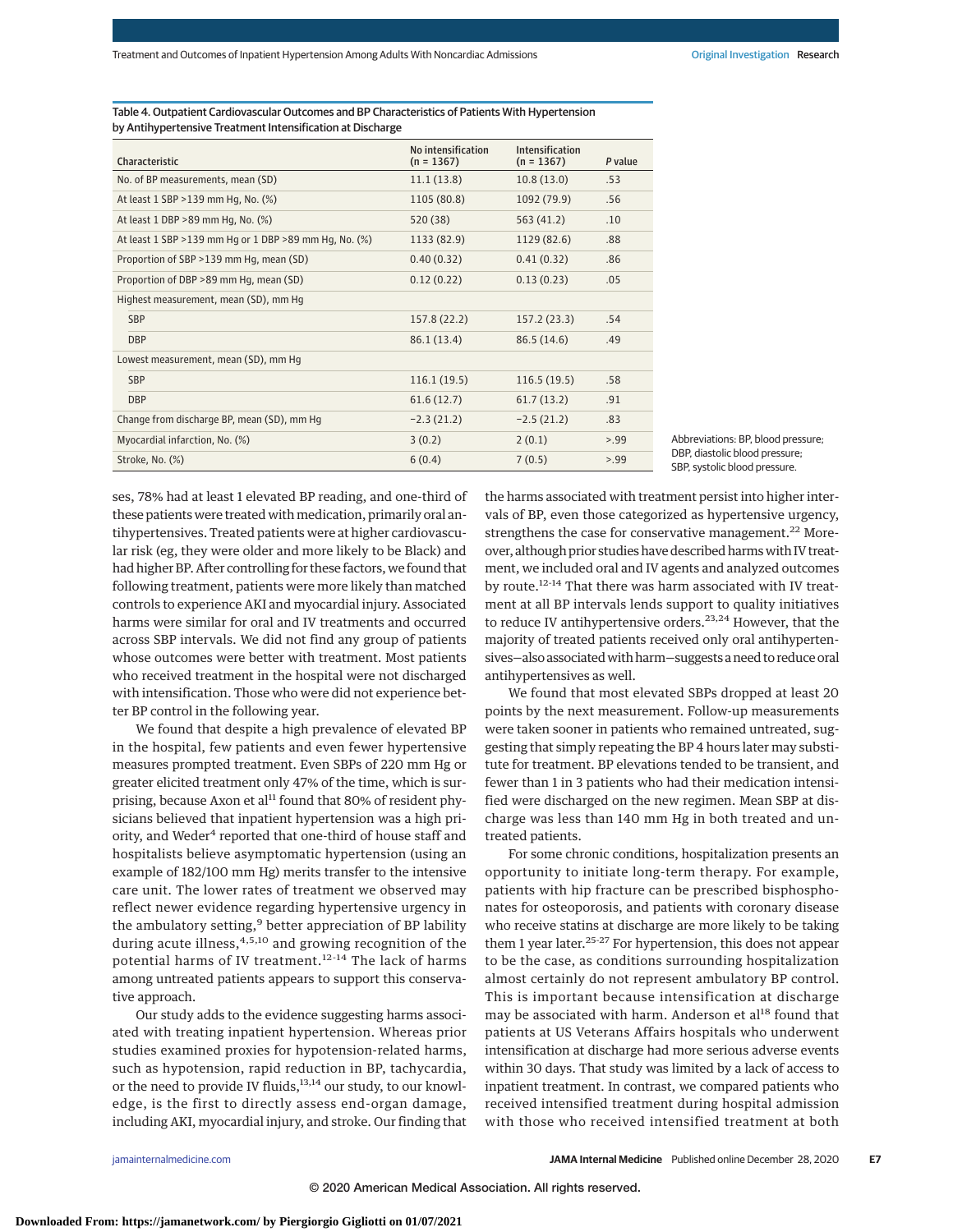admission and discharge. We found no increase in adverse events within 30 days, but intensification of treatment at discharge also was not associated with better control at 1 year. Appropriate follow-up with a primary care physician could better ensure proper treatment while limiting unnecessary medication.

# **Limitations**

Our definition of treatment excluded dose intensification. As a result, we may have undercounted the treated patients in our cohort. This potential misclassification should bias our findings toward the null; thus, actual harms associated with antihypertensive treatment may be greater than observed. Additionally, although we excluded patients with cardiovascular diagnoses that require specific BP management, such as acute coronary syndrome or cerebrovascular accident, we included others, such as patients with atrial fibrillation or heart failure, who may be treated with antihypertensive medications. Other unmeasured differences between treated and untreated patients could confound the results if clinicians treat patients they believe to be at higher risk of endorgan damage. However, our propensity match included a large number of patient characteristics, including diagnoses and BP characteristics; all were well-balanced between

groups. Furthermore, our falsification tests suggest that our outcomes were not confounded by clinical status before the index BP. Finally, even if treatment of elevated BP in the hospital does not result in harm, we found no indication that it was beneficial. It was, at best, a waste of time and resources.

# **Conclusions**

In summary, this cohort study found that 78% of adult patients admitted for noncardiovascular diagnoses had at least 1 hypertensive BP measurement, but fewer than 1 in 3 had their medication intensified. More surprisingly, only 8% of hypertensive BP readings prompted medication intensification, and even readings over 220 mm Hg systolic were treated less than half of the time. Paradoxically, treatment, which presumably was meant to prevent end-organ damage, was associated with higher rates of AKI and myocardial injury. In fact, we found no benefit associated with any treatment route or at any BP interval. Our findings suggest that hypertension among medical inpatients should be managed conservatively. Intensification of treatment on discharge also does not appear to be helpful.

#### ARTICLE INFORMATION

**Accepted for Publication:** October 24, 2020. **Published Online:** December 28, 2020. doi[:10.1001/jamainternmed.2020.7501](https://jamanetwork.com/journals/jama/fullarticle/10.1001/jamainternmed.2020.7501?utm_campaign=articlePDF%26utm_medium=articlePDFlink%26utm_source=articlePDF%26utm_content=jamainternmed.2020.7501)

**Author Contributions:** Dr Rastogi and Ms Sheehan had full access to all of the data in the study and take responsibility for the integrity of the data and the accuracy of the data analysis. Dr Rastogi and Ms Sheehan contributed equally and are considered co-first authors of this work. Concept and design: Rastogi, Rothberg. Acquisition, analysis, or interpretation of data: All authors.

Drafting of the manuscript: Rastogi, Sheehan, Hu. Critical revision of the manuscript for important intellectual content: Rastogi, Sheehan, Shaker, Kojima, Rothberg.

Statistical analysis: Rastogi, Sheehan, Hu. Administrative, technical, or material support: Shaker, Rothberg. Supervision: Rothberg.

**Conflict of Interest Disclosures:** None reported.

#### **REFERENCES**

**1**. Health Forum. AHA Hospital Statistics. 2020 ed. American Hospital Association; 2020.

**2**. Axon RN, Cousineau L, Egan BM. Prevalence and management of hypertension in the inpatient setting: a systematic review. J Hosp Med. 2011;6(7): 417-422. doi[:10.1002/jhm.804](https://dx.doi.org/10.1002/jhm.804)

**3**. James PA, Oparil S, Carter BL, et al. 2014 Evidence-based guideline for the management of high blood pressure in adults: report from the panel members appointed to the Eighth Joint National Committee (JNC 8).JAMA. 2014;311(5):507-520. doi[:10.1001/jama.2013.284427](https://jamanetwork.com/journals/jama/fullarticle/10.1001/jama.2013.284427?utm_campaign=articlePDF%26utm_medium=articlePDFlink%26utm_source=articlePDF%26utm_content=jamainternmed.2020.7501)

**4**. Weder AB. Treating acute hypertension in the hospital: a lacuna in the guidelines. Hypertension. 2011;57(1):18-20. doi[:10.1161/HYPERTENSIONAHA.](https://dx.doi.org/10.1161/HYPERTENSIONAHA.110.164194) [110.164194](https://dx.doi.org/10.1161/HYPERTENSIONAHA.110.164194)

**5**. Whelton PK, Carey RM, Aronow WS, et al. 2017 ACC/AHA/AAPA/ABC/ACPM/AGS/APhA/ASH/ASPC/ NMA/PCNA guideline for the prevention, detection, evaluation, and management of high blood pressure in adults: a report of the American College of Cardiology/American Heart Association task force on clinical practice guidelines. J Am Coll Cardiol. 2018;71(19):e127-e248. doi[:10.22141/2307-1257.7.1.](https://dx.doi.org/10.22141/2307-1257.7.1.2018.122220) [2018.122220](https://dx.doi.org/10.22141/2307-1257.7.1.2018.122220)

**6**. Janke AT, McNaughton CD, Brody AM, Welch RD, Levy PD. Trends in the incidence of hypertensive emergencies in US emergency departments from 2006 to 2013. J Am Heart Assoc. 2016;5(12):e004511. doi[:10.1161/JAHA.116.](https://dx.doi.org/10.1161/JAHA.116.004511) [004511](https://dx.doi.org/10.1161/JAHA.116.004511)

**7**. Cherney D, Straus S. Management of patients with hypertensive urgencies and emergencies: a systematic review of the literature. J Gen Intern Med. 2002;17(12):937-945. doi[:10.1046/j.1525-1497.](https://dx.doi.org/10.1046/j.1525-1497.2002.20389.x) [2002.20389.x](https://dx.doi.org/10.1046/j.1525-1497.2002.20389.x)

**8**. Perez MI, Musini VM. Pharmacological interventions for hypertensive emergencies: a Cochrane systematic review. J Hum Hypertens. 2008;22(9):596-607. doi[:10.1038/jhh.2008.25](https://dx.doi.org/10.1038/jhh.2008.25)

**9**. Patel KK, Young L, Howell EH, et al. Characteristics and outcomes of patients presenting with hypertensive urgency in the office setting. JAMA Intern Med. 2016;176(7):981-988. doi[:10.1001/jamainternmed.2016.1509](https://jamanetwork.com/journals/jama/fullarticle/10.1001/jamainternmed.2016.1509?utm_campaign=articlePDF%26utm_medium=articlePDFlink%26utm_source=articlePDF%26utm_content=jamainternmed.2020.7501)

**10**. Brook RD, Weder AB, Rajagopalan S. "Environmental hypertensionology" the effects of environmental factors on blood pressure in clinical practice and research. J Clin Hypertens (Greenwich). 2011;13(11):836-842. doi[:10.1111/j.1751-7176.2011.](https://dx.doi.org/10.1111/j.1751-7176.2011.00543.x) [00543.x](https://dx.doi.org/10.1111/j.1751-7176.2011.00543.x)

**11**. Axon RN, Garrell R, Pfahl K, et al. Attitudes and practices of resident physicians regarding

hypertension in the inpatient setting. J Clin Hypertens (Greenwich). 2010;12(9):698-705. doi[:10.1111/j.1751-7176.2010.00309.x](https://dx.doi.org/10.1111/j.1751-7176.2010.00309.x)

**12**. Weder AB, Erickson S. Treatment of hypertension in the inpatient setting: use of intravenous labetalol and hydralazine. J Clin Hypertens (Greenwich). 2010;12(1):29-33. doi[:10.](https://dx.doi.org/10.1111/j.1751-7176.2009.00196.x) [1111/j.1751-7176.2009.00196.x](https://dx.doi.org/10.1111/j.1751-7176.2009.00196.x)

**13**. Campbell P, Baker WL, Bendel SD, White WB. Intravenous hydralazine for blood pressure management in the hospitalized patient: its use is often unjustified. J Am Soc Hypertens. 2011;5(6): 473-477. doi[:10.1016/j.jash.2011.07.002](https://dx.doi.org/10.1016/j.jash.2011.07.002)

**14**. Lipari M, Moser LR, Petrovitch EA, Farber M, Flack JM. As-needed intravenous antihypertensive therapy and blood pressure control. J Hosp Med. 2016;11(3):193-198. doi[:10.1002/jhm.2510](https://dx.doi.org/10.1002/jhm.2510)

**15**. Jankowski P, Kawecka-Jaszcz K, Bilo G, Pajak A. Determinants of poor hypertension management in patients with ischaemic heart disease. Blood Press. 2005;14(5):284-292. doi[:10.1080/](https://dx.doi.org/10.1080/08037050500239962) [08037050500239962](https://dx.doi.org/10.1080/08037050500239962)

**16**. Gattis WA, O'Connor CM, Gallup DS, Hasselblad V, Gheorghiade M; IMPACT-HF Investigators and Coordinators. Predischarge initiation of carvedilol in patients hospitalized for decompensated heart failure: results of the Initiation Management Predischarge: Process for Assessment of Carvedilol Therapy in Heart Failure (IMPACT-HF) trial.J Am Coll Cardiol. 2004;43(9): 1534-1541. doi[:10.1016/j.jacc.2003.12.040](https://dx.doi.org/10.1016/j.jacc.2003.12.040)

**17**. Anderson TS, Wray CM, Jing B, et al. Intensification of older adults' outpatient blood pressure treatment at hospital discharge: national retrospective cohort study. BMJ. 2018;362:k3503. doi[:10.1136/bmj.k3503](https://dx.doi.org/10.1136/bmj.k3503)

**18**. Anderson TS, Jing B, Auerbach A, et al. Clinical outcomes after intensifying antihypertensive medication regimens among older

**E8 JAMA Internal Medicine** Published online December 28, 2020 **(Reprinted)** [jamainternalmedicine.com](http://www.jamainternalmedicine.com?utm_campaign=articlePDF%26utm_medium=articlePDFlink%26utm_source=articlePDF%26utm_content=jamainternmed.2020.7501)

© 2020 American Medical Association. All rights reserved.